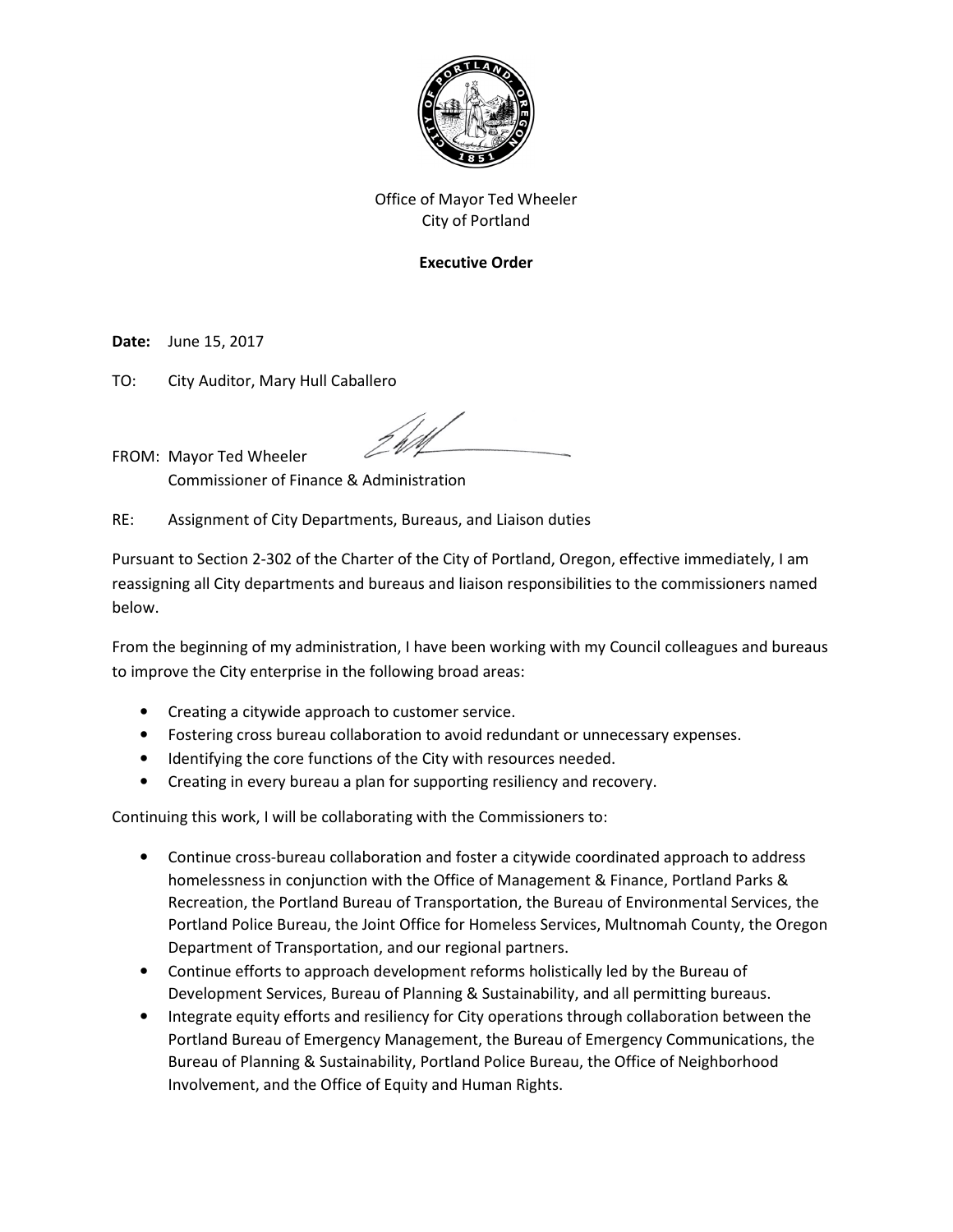

- Providing additional support and capacity for the Portland Housing Bureau to effectively address the Housing Emergency and the implementation of the Affordable Housing Bond.
- Further enhance the City's focus on the fundamentals of transparency, accountability, and fiscal responsibility in City operations.

#### **MAYOR TED WHEELER**

- Portland Police Bureau
- Portland Housing Bureau
- Bureau of Planning and Sustainability
- Office of Equity and Human Rights
- Portland Bureau of Emergency Management
- Bureau of Emergency Communications
- City Budget Office
- City Attorney
- Government Relations
- Office of Management & Finance
- Prosper Portland
- *Travel Portland*
- Regional Disaster Preparedness Organization Policy Committee
- *Home Forward*
- *A Home For Everyone (with Commissioner Eudaly)*
- *Local Public Safety Coordinating Council*
- *Mt. Hood Cable Regulatory Commission*
- *Portland Community Media*
- *Human Rights Commission*
- *BOEC User Board*

## **COMMISSIONER EUDALY**

- Office of Neighborhood Involvement
- Bureau of Development Services
- *A Home For Everyone (with Mayor Wheeler)*
- *Public Involvement Advisory Committee*
- *New Portlanders Policy Council*
- *Metro Policy Advisory Committee (MPAC)*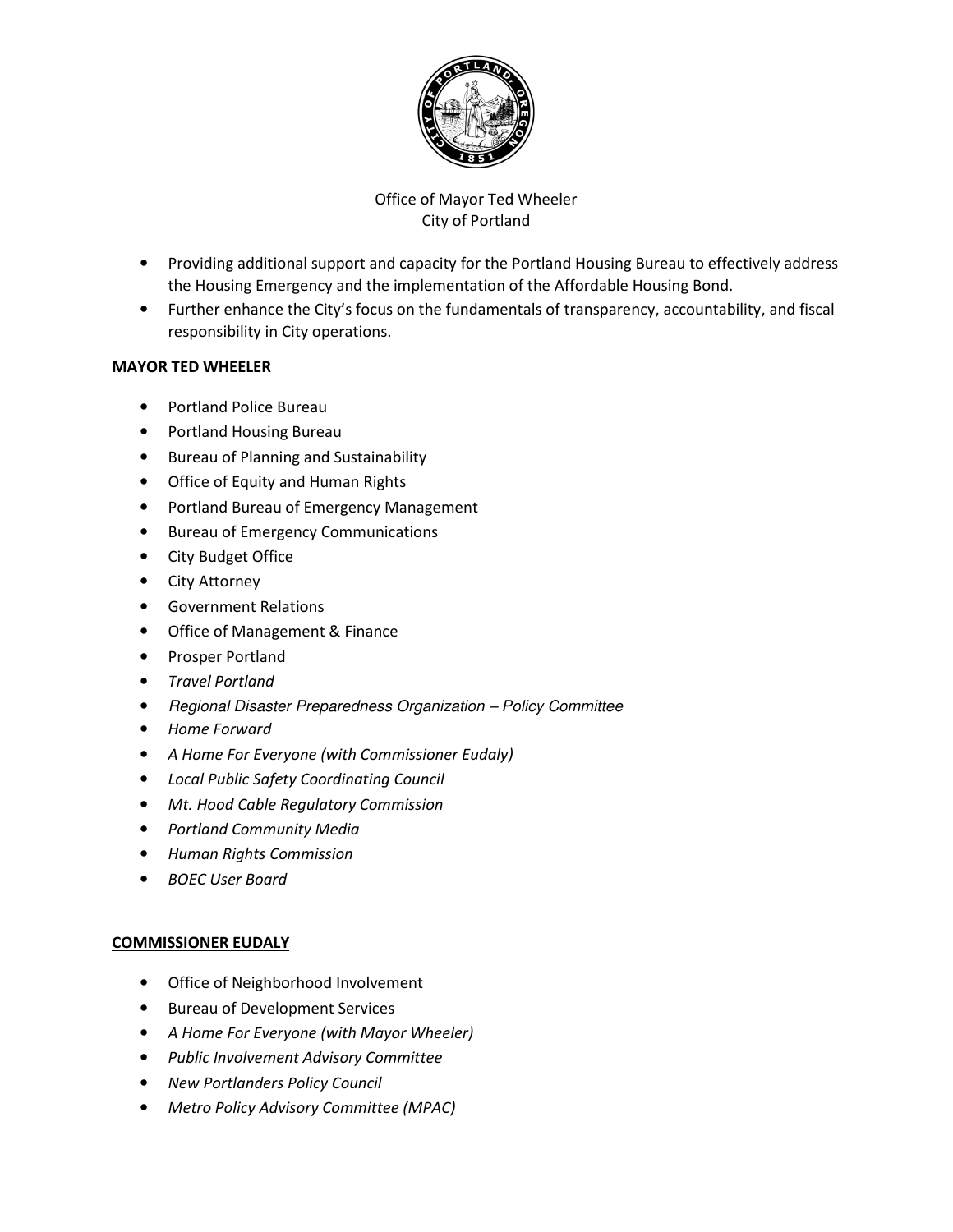

- *Multnomah County Animal Control*
- *Portland Commission on Disability*
- *Multnomah Youth Commission*

#### **COMMISSIONER FISH**

- Bureau of Environmental Services
- Portland Water Bureau
- Bureau of Hydroelectric Power
- *Regional Arts & Culture Council*
- *Rose Festival Foundation*
- *Royal Rosarians*
- *Venture Portland*
- *Portland'5 Centers for the Arts*
- *Metropolitan Exposition and Recreation Commission (MERC)*
- *Visitor Development Fund Board (VDF Board)*
- *Elders in Action*
- *Portland Utility Board (PUB)*

## **COMMISSIONER FRITZ**

- Portland Parks & Recreation
- *League of Oregon Cities (with Mayor Wheeler)*
- *Metro Policy Advisory Committee (MPAC)*
- *Visitor Development Fund Board (VDF Board)*
- *Portland Parks Foundation*

## **COMMISSIONER SALTZMAN**

- Portland Fire & Rescue
- Portland Bureau of Transportation
- Fire & Police Disability & Retirement
- *Portland Streetcar, Inc.*
- *Portland Mall Management, Inc.*